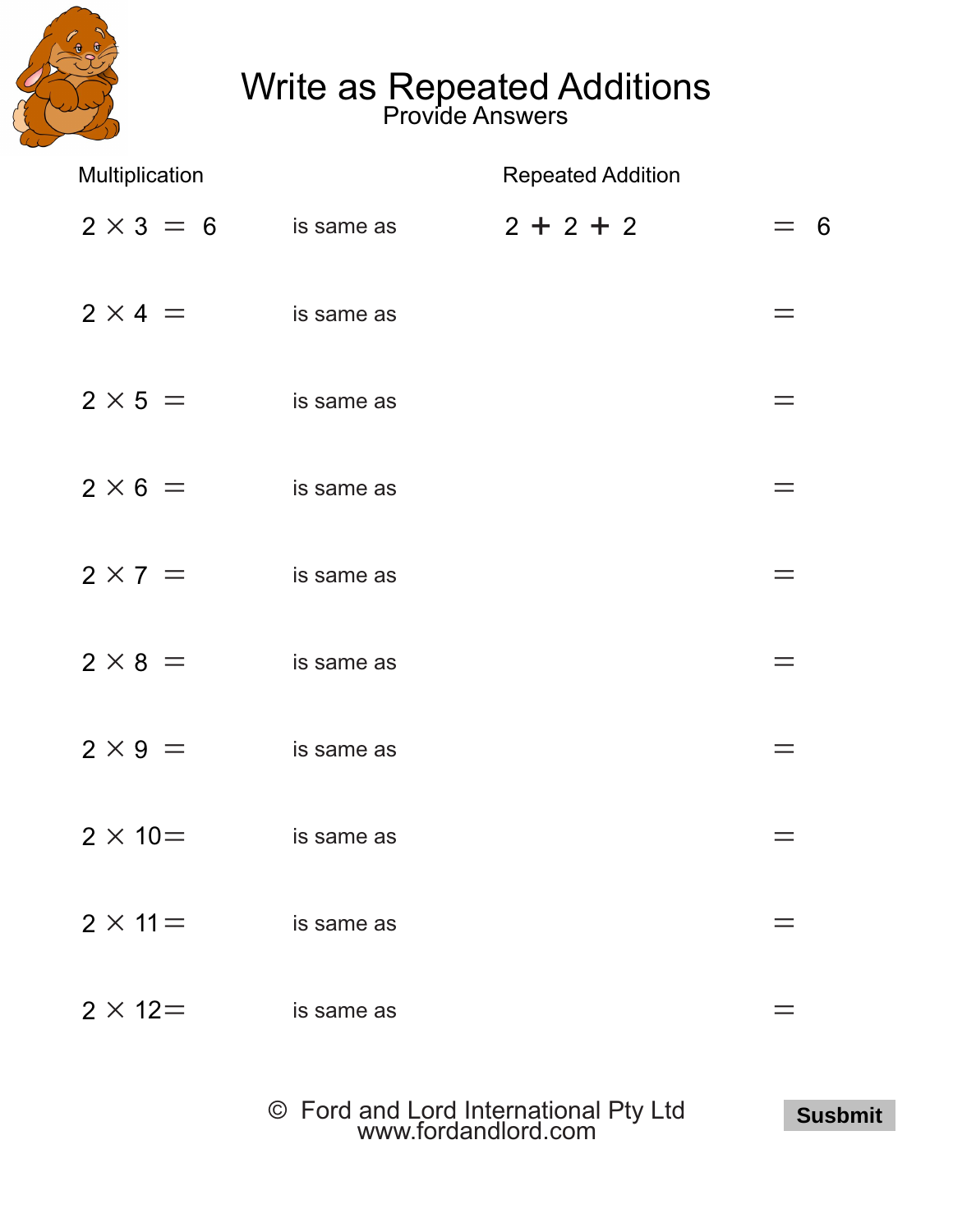

## Write as Repeated Additions

Provide Answers

| Multiplication   |            | <b>Repeated Addition</b> |     |  |
|------------------|------------|--------------------------|-----|--|
| $3 \times 3 = 9$ | is same as | $3 + 3 + 3$              | - 9 |  |
| $3 \times 4 =$   | is same as |                          |     |  |
| $3 \times 5 =$   | is same as |                          |     |  |
| $3 \times 6 =$   | is same as |                          | $=$ |  |
| $3 \times 7 =$   | is same as |                          |     |  |
| $3 \times 8 =$   | is same as |                          |     |  |
| $3 \times 9 =$   | is same as |                          | $=$ |  |
| $3 \times 10 =$  | is same as |                          |     |  |
| $3 \times 11 =$  | is same as |                          |     |  |
| $3 \times 12 =$  | is same as |                          |     |  |

© Ford and Lord International Pty Ltd [www.fordandlord.com](http://www.fordandlord.com)

**Susbmit**